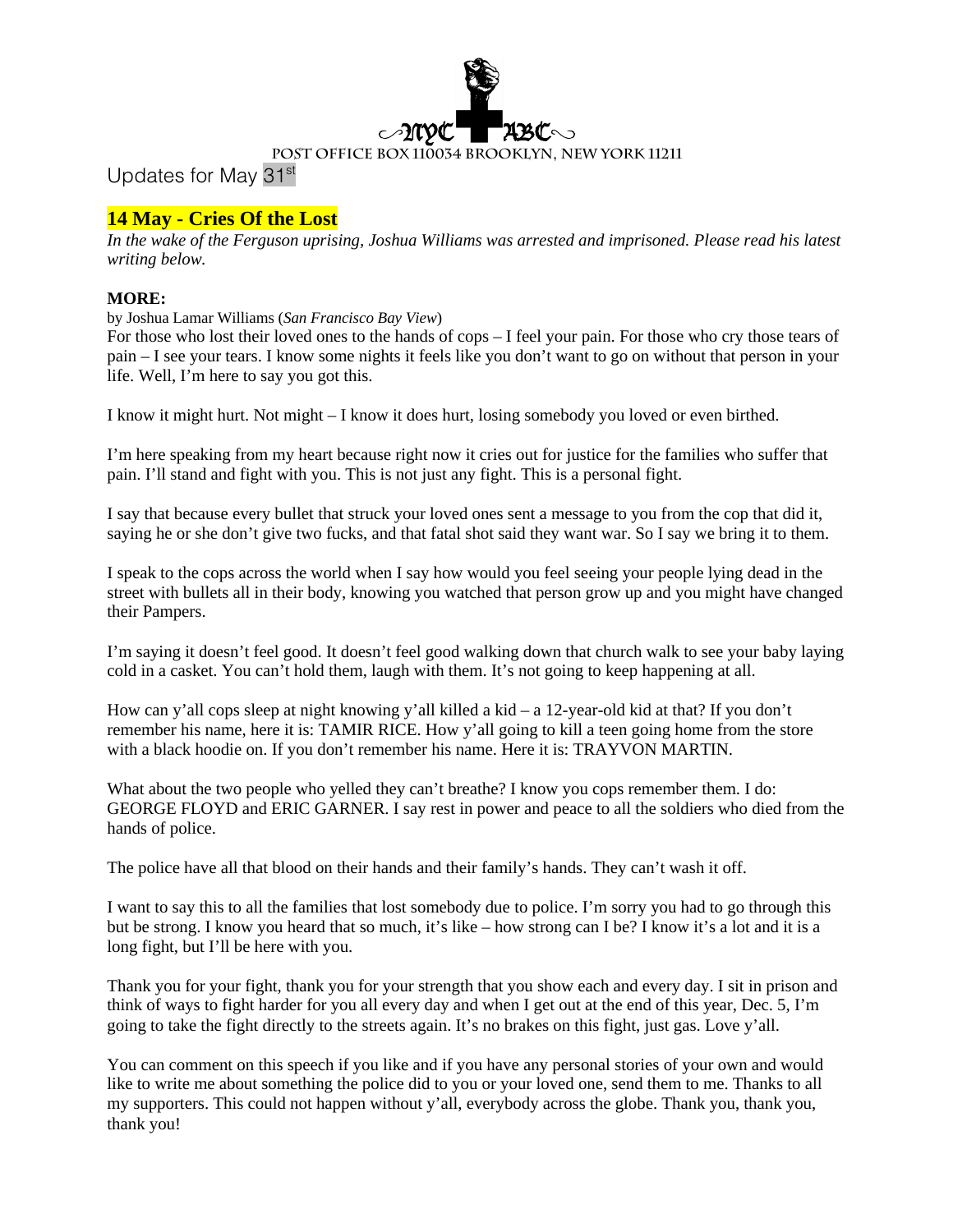# **16 May - New York Anarchist Black Cross' US Prisoner List**

*We update out illustrated guide to political prisoners and prisoners of war at least once a month and*  Unoffensive Animal *shared some nice words about our efforts...*

#### **MORE**:

The New York Anarchist Black Cross has published an up-to-date list of USA political prisoners and USA prisoners of war, alongside their charges and addresses to which you can send letters.

In the list, as well as Earth Liberation folks like Jessica and Marius, there are prisoners locked up for their work on black liberation, anarchist action and anti-police action. Every single one of those people listed was locked up because of their involvement in the fight for a better world. Some of them have been behind bars for decades, and all of them deserve support and solidarity.

We would love for you to have a look at their list, choose a couple of people and write a little something to send them a letter. It doesn't need to be something very profound, you can talk to them about your day or your favourite place in the world. Describe to them a good walk with a dog companion, your favourite restaurant or that time you almost got caught dumpster diving behind the apple store!

Many folks celebrate the anonymous reports that Unoffensive Animal publishes, but only a small percentage of those will write a letter to a prisoner, who could've once upon a time sent one of those anonymous reports! So today is the day, write a letter to someone locked up, help them open a window to the outside! If you have a group of friends, why not organise a letter writing evening? Meet up, have some snacks and write letters to multiple prisoners that then you can combine postage for. Makes things extra easy!

## **17 May - Talking Back**

*A look at the evolving movement to defend the Atlanta Forest and how people can push back on evolving police and media narratives attacking the struggle.*

#### **MORE**:

by Committee for the Defense of the Offensive (*It's Going Down*)

"We are on the timeline in which everyone loses," a friend once said. It always felt that way. Even though we always tried, all of us, our victories were always innovations in methods, in discourse. Something is changing. In the forest. Across the city. Even more, it's as if an astral plane has opened up. This plane, if it exists, seems to spiral outward in every direction. Everything is growing from one simple fact: we really intend to win. We won't let them take everything from us, to pave over everything with condos and parking lots.

*Hundreds of people ride dirtbikes and ATVs on a Sunday afternoon, giving shared meaning and purpose across three generations of small-time mechanics and adventurers. Music pulses through the trees as small groups find their way down the walking path, dimly lit by glow sticks, dancing beneath the stars for free; no doorman, no cover fee. On the edge of town, apartment complexes split the cost of bounce houses so that all of the children can celebrate birthdays together, sharing food and community in the warm Georgia sun, despite whatever challenges the work week holds. In innertubes and inflatable mattresses, thousands of people float slowly down the Chattahoochee with their roommates and friends, drinking beers in the cold water, a welcome joy from the downtown traffic.* 

This is the real Atlanta. The City in the Forest. And it is in danger. Of displacement, demolition, defeat. Everyone knows it. And we are fighting back.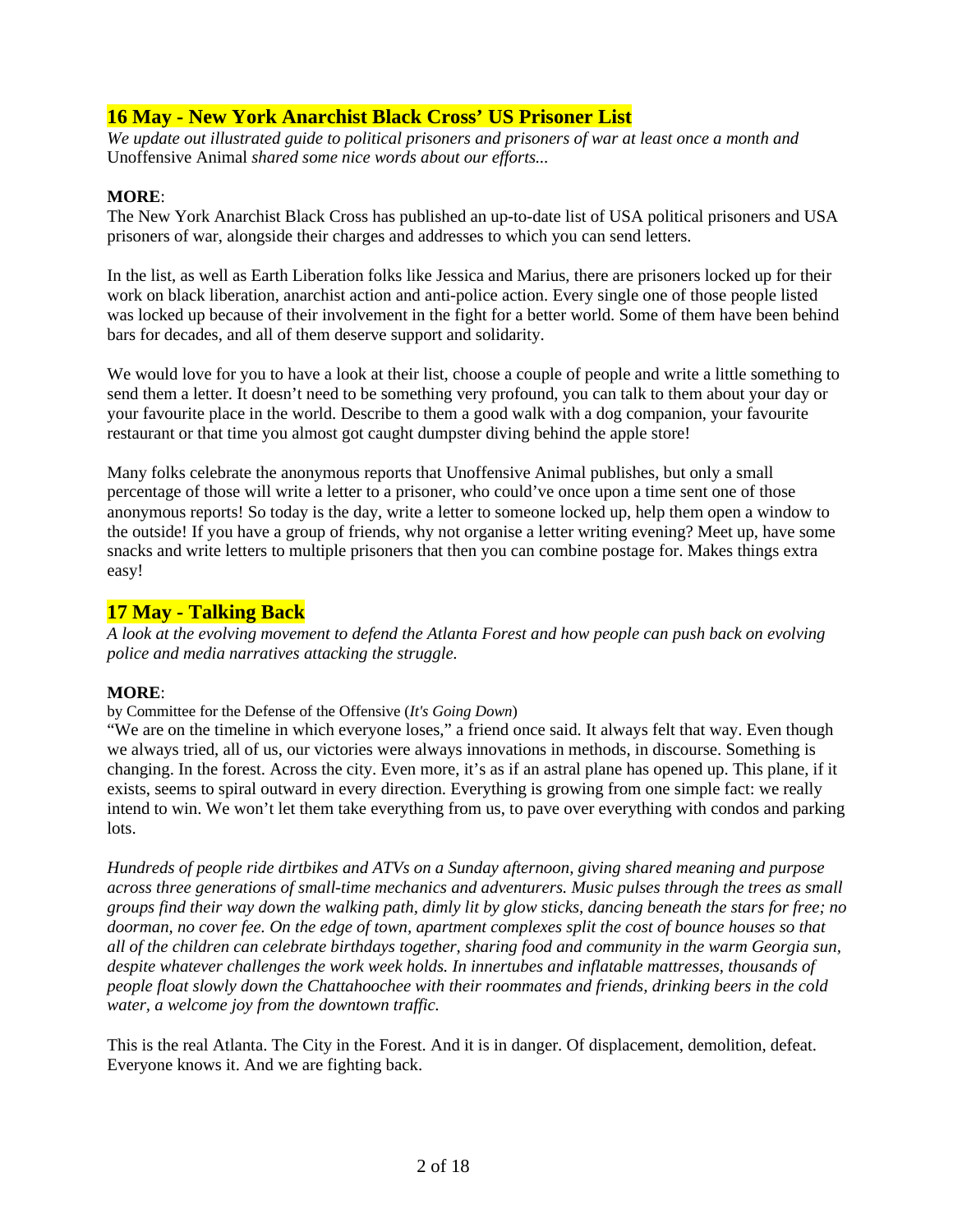And it is precisely this fight-back, this generalized determination to live a free and joyous life, that has produced so much resistance to the destruction of the South River Forest, the construction of Cop City and the Blackhall soundstage monstrosity. If you depended on the news, you would never know any of this.

Perhaps it is not too early to say that the media spin against the current movement (which will be driven completely by whatever public relations firm the Police Foundation hires) will be poorly written and unimaginative. So completely has the consolidated media apparatus degraded over the last forty years, one can hardly imagine that police spokespersons, editors, or city representatives will manage to construct fascinating, clear-headed, or invigorating lies. Since the articles are all hidden behind paywalls, the real talking points must be reducible to headlines and captions alone. Lucky for them, considering that the articles are all filled with embedded Tweets, misattributions, and inane quotations. Unless actual writers are given control of these companies, they will surely be totally replaced by decentralized social media platforms in a decade.

## **WHAT THEY ARE LIKELY TO SAY**

We can already imagine the headlines they will serve up to the TV-viewing public. These headlines will be dully crafted by uncreative people, because they are not designed to describe reality, nor to induce critical thinking; rather, the dominant media culture fabricates wholesale a consumer base for its commodified information system. It is the consumer who is carefully constructed, and not the prose, nor the images, nor even the headlines.

In this sense, the architects of this system are not actually writers or orators, they are more like advertisers, infamous for their poor taste. Even in this, even in the art of advertising, they are driven to the lowest and most generic market share, the middle road, the center of all opinions. Which is to say, they speak to nobody. They address a hypothetical audience. Only Fox News has managed to identify a real niche, even if they are all lunatics. The situation is pathetic. We can imagine an engaging informational system controlled by informed humanity as a whole, providing informed insights and research to people who need it produced by a community of peers and especially creative individuals. Instead, we suffer from the mindnumbing drivel of the ruling-class double-speak.

Some likely stories from the coming days, which will only add to the general stupefaction of the public:

- o "City Officials Say Outsiders Behind Local Protests"
- o "Community Members Divided About New Public Safety Center"
- o "Officials Say Criminals Have Hijacked Local Protest Movement"
- o "New Plans Reduce Carbon Footprint of Public Safety Center"
- o "Public Workers Struggle to Protect Local Business as "Activists" Attack Police"
- o "New Facility Aims to Teach Officers Less-Lethal Techniques"
- o "Construction Company Under Attack, Just Trying to Do Their Jobs"

In just a few hastily-delivered "reports," it would not take long for the Police Foundation to lull thousands of people to sleep. Aside from tiresome prose and excessive repetition, consider the ridiculous and drab photos they post of the South River Forest (Welaunee). It's hard to even imagine how they capture such ugliness from such a place. It doesn't take long to find beautiful and captivating photography and films on the internet. Better still, it takes no time to venture into the zone oneself, especially now that it has attained a rather impressive autonomous status vis-a-vis the City Government.

Tarkovsky, a world and forty years away, captures the South River Forest in much clearer terms than the *Atlanta Journal Constitution*: "*I don't know what's going on here in the absence of people, but the moment someone shows up, everything comes into motion. Old traps disappear and new ones emerge. Safe spots become impassable. Now your path is easy, now it's hopelessly involved. That's the Zone. It may even seem capricious. But it is what we've made it with our condition."* This is likely the feeling all living beings have down there, but you would never know it by reading the reports.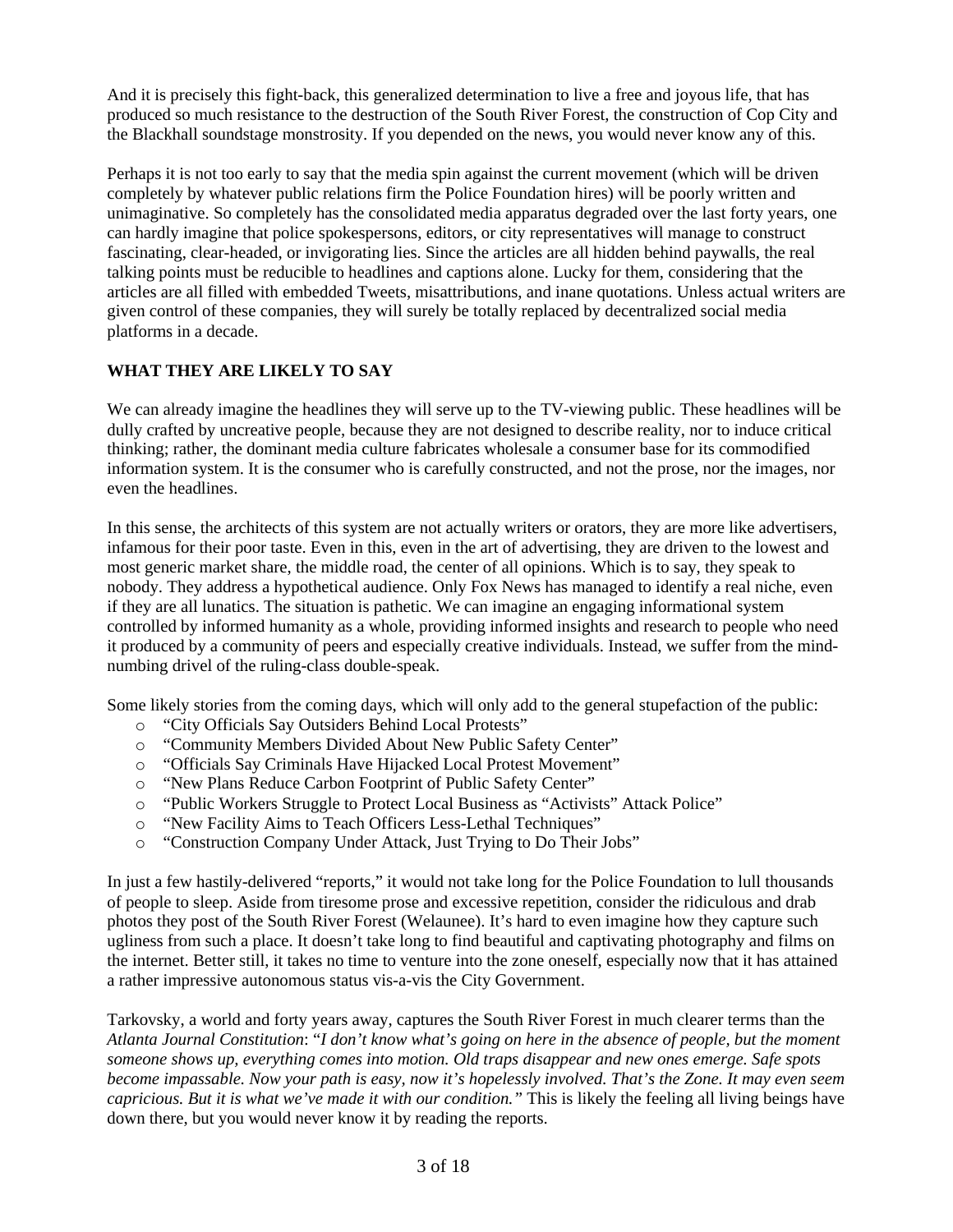Condolences to those who have heard the Police Foundation directly speak about this place. Perhaps this is the actual skill of the state-driven reporting strategy: convince perfectly reasonable people to believe in something empty and ridiculous.

## **WHAT THEY WANT YOU TO THINK**

Imagine life if you actually managed to conform to the absurd demands the bureaucrats whip together with their clumsy talking points and half-baked speeches. You could have all the freedom to think, as long as it doesn't affect your life. You could express any idea, except for something true. You could do anything you want, as long as it was insignificant. You could sleep wherever you want, except for in the shade of some trees. Imagine having everything except for the people and places you love. They want us to plan for the future, while they torch every inch of the free Earth.

That some intelligent and captivating people are openly refusing this arrangement should surprise no one. It should go without saying that the average person does not even hear the strange and idiotic things the police compel journalists to say. But both the police and journalists constantly speak anyway. They are obsessed with us, but we are not concerned with them. So humiliating this must be for all of the repressive forces gathering against the movement today. The reign of the police is truly confirmed when the revolutionaries can imagine nothing greater than a veritable fight with the boys in blue.

But we do not suffer from a lack of imagination. Rather than embrace a back and forth with the shock troops of the system, the current movement has ripped the mask off the Cop City project completely, targeting contractors, visiting the homes of CEOs, sabotaging infrastructure, embracing truly enthusiastic partisanship in the city, the forest, and all places of creative and collective life. When it has been necessary or opportune, the forces rising against the Police Foundation have not missed the chance to drive law enforcement out of the forest completely. This has been, by no means, the primary factor driving the current struggle, which will tend to become more ambitious and totalizing the more it advances. Naturally, this has been upsetting for those pushing from the other side of the barricades.

Attacks against this movement are completely generic. "Defend the Forest" (or however they will decide to name the forces taking shape all around them) will simply be the whipping post against which the stupefying pressure of the system will soon direct itself. This pressure, tested time and again against the Black struggles, the labor strikes, the wild resistance movements of the last 400 years, has some standard features and characteristics, and it also encircles all of us daily, beaming constantly from our phones and laptops. In general, the coming coverage is designed to pathologize free and brave people in the eyes of spectators so that the use of outright violence against them seems more reasonable.

They do not intend to isolate or discredit a specific group or movement, although that is what they say. Media operations are designed to give the impression, to give all of humanity the impression, the sinking feeling, that significant and lasting social transformation is impossible. If that were really true, they would not put so much effort into propping up the status quo with tazers and batons.

#### **WHY THEY WILL FAIL**

It is likely that our movement has brought more people to the forest in the past year than have visited the zone in the past decade. Furthermore, the research conducted by participants feels overwhelming. Typically the bureaucrats rely on movements losing themselves in discourse and political formalities. Not this time.

The Police Foundation still thinks they are building the Cop City. That is the real comedy. Brasfield & Gorrie and all the other contractors will obviously drop out of this development because all of the obstacles that lie before them.

The government believes they will win because they believe that money can buy strength. They will lose specifically because they do not understand that you cannot simply create power with annual budgets and a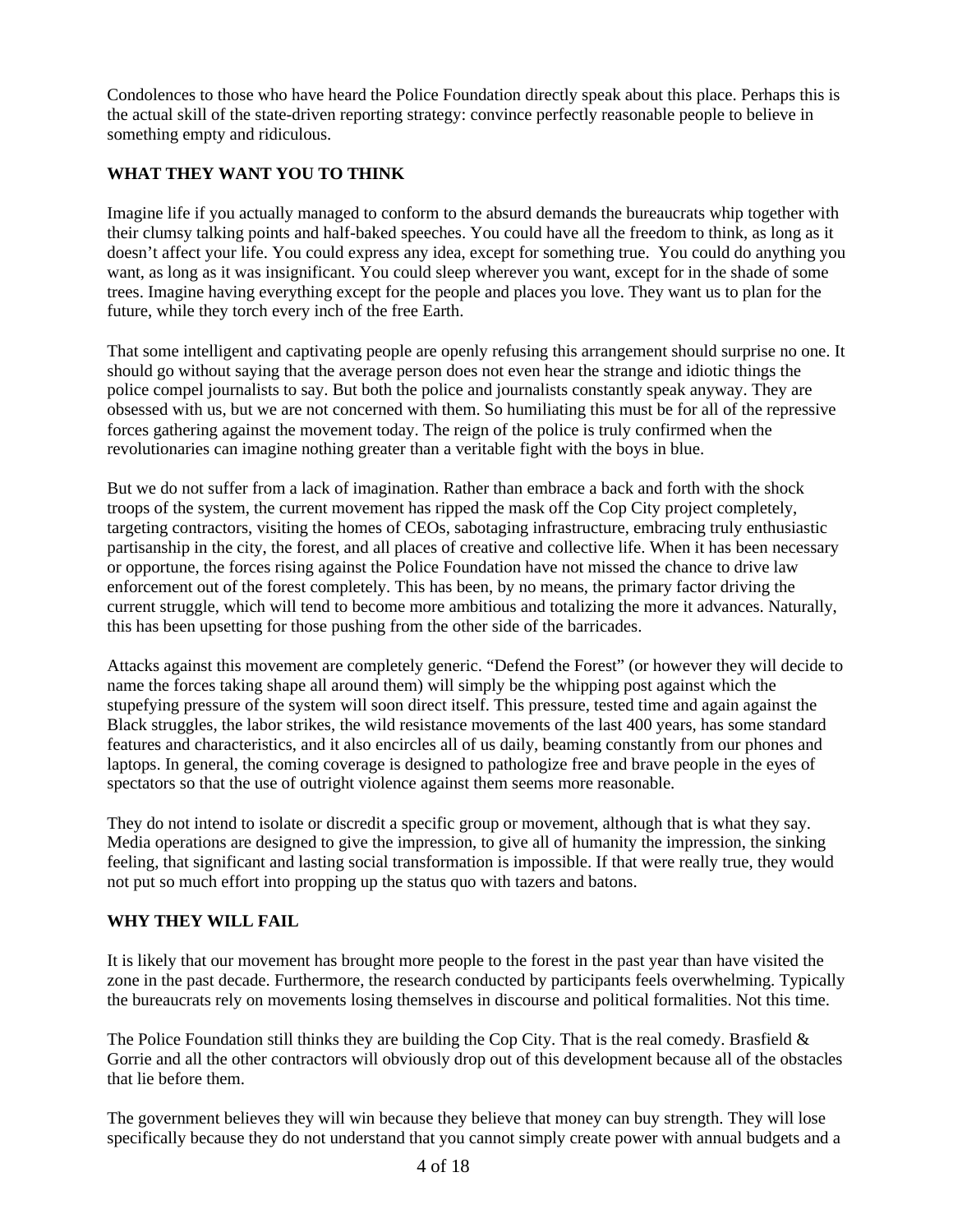bit of technology. For every tool they have, we have something cobbled-together, something open-source, something free or discovered. They spend millions on what we neutralize for practically nothing. They are victims of the commodity system; they believe that their weapons and body language trainings will give them the competitive advantage they need to rule everything. If those weapons and those trainings were any good, they would have no way of knowing, because commodities are not exchanged or sold based on their usefulness, but on their commercial value.

You cannot rule what you do not understand. You can only exterminate it, ignore it, incorporate it, or succumb to it. These dynamics we understand quite clearly. Our information is better, our imagination superior, our writing cleverer. They work for paychecks and a bit of prestige. We are fighting for the things we love. For these reasons, we will win.

#### **PROPOSED ALTERNATIVES**

We have digressed from our original intent. We set out only to address the aesthetic shortcomings of mass misinformation. Naturally, there are reasons for those shortcomings, so it's understandable they would come up here. In any case, we believe that future stories about the movement, generated with the interests of the Atlanta Police Foundation in mind, could benefit from a new dose of creativity and genius. Since that is not likely to emerge from the opposing camp or the "intelligence" grifters they hire from the internet, it seems we will have to develop them ourselves. Here are a few headlines that may attract new followers to the cause of tyrannical police omnipotence:

 *"Trouble in Paradise? Experts Say Internal Disputes May Destroy Local Movement."*

A question is always popular in the context of click-bait coverage. Furthermore, this kind of framework allows readers to forgive themselves for not participating in the movement, since it's already full of disputes and hardships. Shame being so greatly available in the world, this is really a headline with mass appeal. At the same time, the movements decentralized nature seems to build diversity into its development strategy. Highlighting shortcomings may only lead to new mutations.

#### *"Who is Behind the Movement Against the Police?"*

This framing has plenty of benefits. Most of what needs to be said is already in the headline: some conspiratorial group (maybe a wealthy banker you can imply without stating directly) is controlling protests, therefore the protests are not really sincere; this specific phrase doesn't name the movement, so it doesn't drive the viral nature of what's occurring; it recenters law enforcement in a movement that seems to imagine an entirely new set of priorities and possibilities for society as a whole. Still, perhaps it's not wise to kick the beehive given that movement researchers seem readily capable of tracking down paper trails and conflicts of interests among their opponents.

#### *"Racial Justice, or Anarchist Extremism?"*

This is not a discourse, but it still has a lot of potential. For one thing, it implies that radical politics and anti-racism have nothing to do with one another and could lead the reader to believe that radicals were strange interlopers, instrumentalizing the common concerns and experiences of millions of people. In Atlanta, this kind of framework could go far, because the power structure is maintained by so many grifters. Second, it reframes the most popular radical currents in US movements as something frightening. Cheap tricks perhaps, but probably sufficient for alienated audiences. On the other hand, millions of people across this region remember the uncompromising revolts for Black life triggered by the murders of George Floyd, Rayshard Brooks, and too many others. This particular lie would have to leap this tall hurdle to gain genuine traction.

 *"Squatters Leave Litter in Local Forest They Claim to Defend"*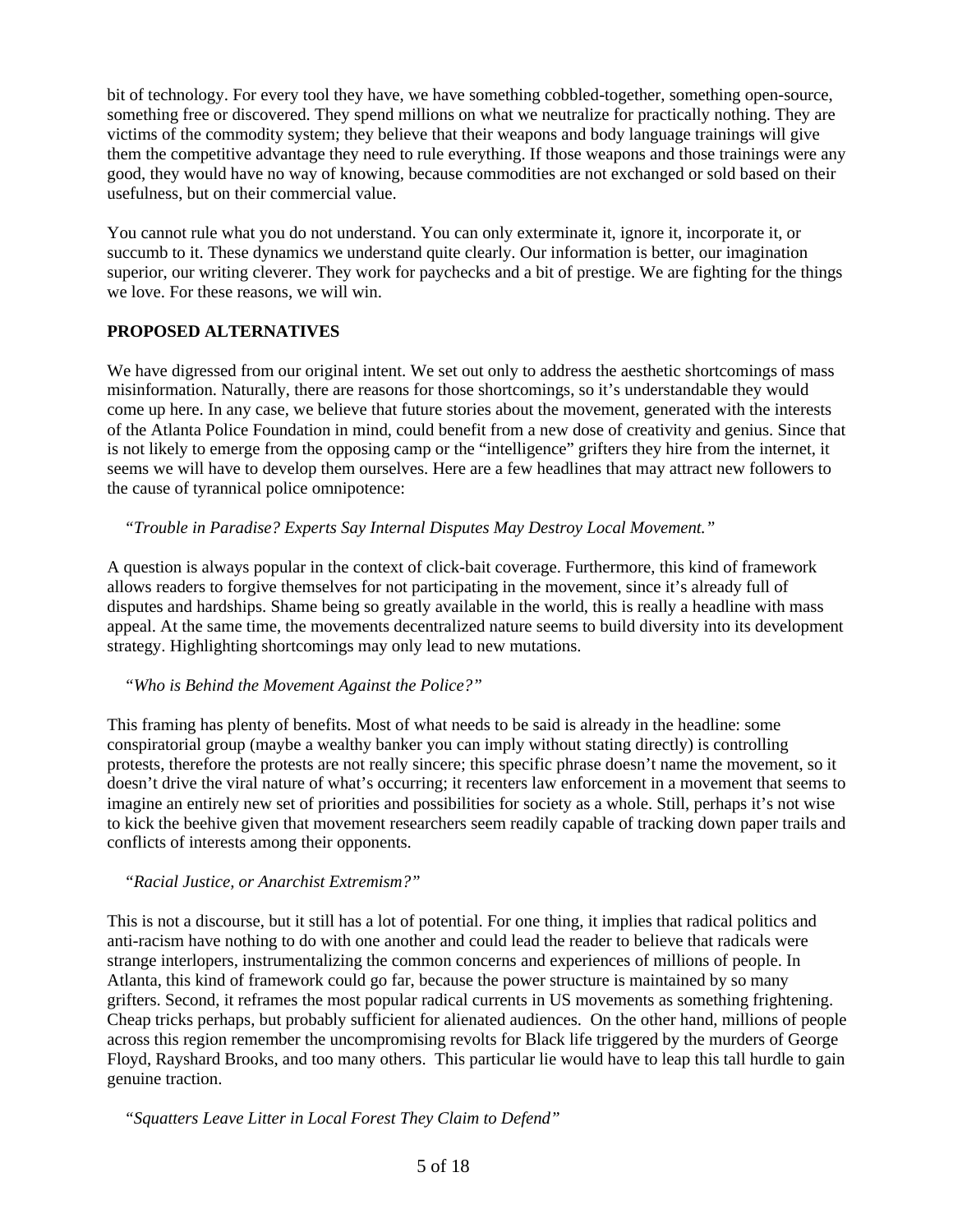Even though the Cop City and Blackhall soundstage complex would destroy the forest completely, it is always good to point out contradictions wherever you can. People are always looking for reasons to criticize things, and if you can manage to make them think that the people who are defending the forest are actually destroying it, this will probably be good enough for someone who needs a convenient excuse. Careful though. If people think too closely about the health of the land, this kind of story just may backfire.

#### *"Leaked Information: Are Local 'Activists' Mimicking Russian Cyber-Warfare?"*

Once again, a question mark. In this case, probably necessary because obviously the answer is "no." Happily, the reader may not read it correctly and since they obviously will not open this poorly-written screed, they will believe they read an article saying Putin was behind the protests. Scare-quotes around the word "activist" is a fast way to demonize and discredit the enemy. Finally, pulling in unrelated hot-button issues allows local journalists to mobilize popular sentiment for the sake of sheer demagoguery. Careful not to push too hard in this direction. Some forces in the movement seem to benefit from the perception that they are frighteningly powerful with recourse to vast networks of support.

## *"Advocates Say New Police Training Facility Will Help Ease Racial Concerns in Policing."*

This is the big one. In the previous decades, it is Black struggles specifically that have formed the main vector of social discontent. Social anger tends to pool into this low spot in the room of American democracy. If the Police Foundation can somehow convince people that opponents of police militarization are the real racists, then surely they could escalate operations against them, goose-stepping all of us into their unhappy future. This is a hail mary. If it works, it could be the death blow. The issue is that millions of young people already mock this framework on social media.

If the Police Foundation cannot engineer new mythologies about their project, they will continue to lose at every step. The movement to oppose Cop City has already made several serious victories in this regard, and consistently retains the initiative on information gathering and reporting. The current struggle will likely attract OSINT/OSINV specialists and independent researchers. This couldn't come at a worse time for the Police Foundation, for Brasfield & Gorrie, for the mayor's office, and for all of the bureaucrats who rule by spreading confusion and deceit everywhere.

In order to keep the path clear, we will need to retain an honest perspective of what risks and obstacles we face on our long walk to victory. Let the truth be our frontline, and everything else will follow automatically.

# **17 May - Line 3 Pipeline Water Protectors' Criminal Cases Being Dismissed**

*In the past few weeks, a number of water protectors have seen criminal cases dismissed by prosecutors in so-called Northern Minnesota for alleged actions taken to stop the Line 3 pipeline in defense of the water, the climate, and the treaty rights of the Anishinaabeg people.*

#### **MORE**:

#### by Global Land Alliance (*Popular Resistance*)

Violating Anishinaabe treaty territories in Minnesota, the new stretch of Line 3 was approved without full consent or proper impact studies, threatening safe water sources for millions. It carries the carbon equivalent of 50 coal plants. More than 68,000 Minnesotans testified against this plan.

Over 1,000 arrests were made during the nine months of construction. These individuals put their bodies on the line to stop Enbridge's Line 3 pipeline, a massive tar sands project that threatens the state's lakes, rivers, aquifers and wild rice beds. Police forces – directly funded by Enbridge – have responded to this massive movement with surveillance, harassment, physical torture ("pain compliance"), and trumped-up charges, including felonies. In this time of climate catastrophe, governments must listen to water protectors instead of criminalizing and prosecuting them.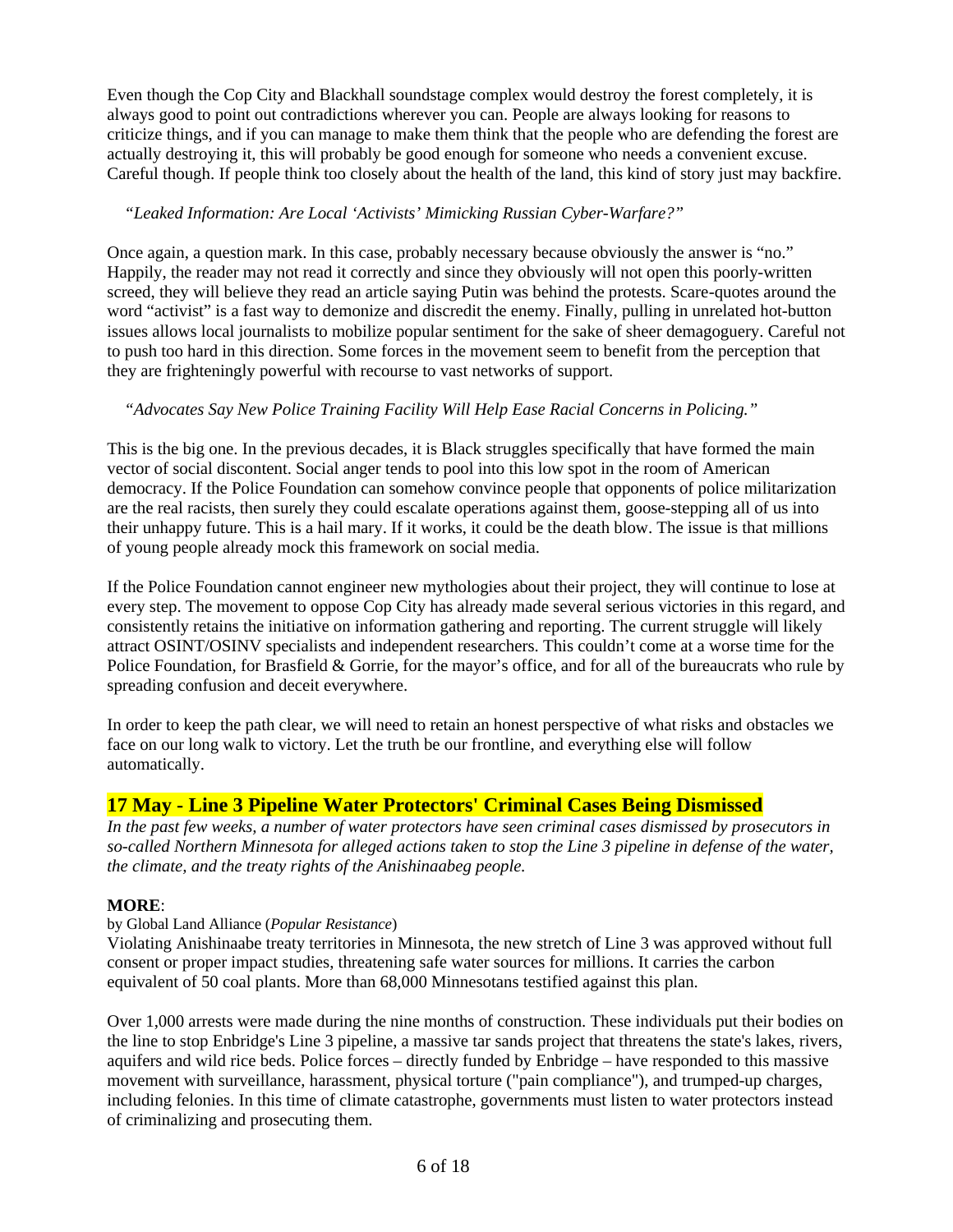The Canadian energy transportation corporation, Enbridge, funded and collaborated with the police force in northern Minnesota, and we currently understand have paid for \$8.6 million for costs associated with arresting and surveilling water protectors, including recent news of Aitkin County Sheriff billing 4,800 hours to Enbridge.

More recently, water protectors have seen a large number of their criminal cases dropped by prosecutors. A water protector said this of her dropped charges:

 *"We are proud to have stood in solidarity with the Anishanaabe people and do our small part in saying that Enbridge should not be allowed to further destroy the earth. Enbridge, with a history of over a billion dollars of damage to Anishanaabe waters and lands, is guilty of climate crimes against humanity and all beings. The police and judicial system are directly implicated with this subjugation of Mother Earth and her Indigenous caretakers, having received what we now understand to be \$8.6 million dollars from a private company to terrorize water protectors.*

 *In the face of a global climate crisis, our governing bodies have chosen to protect the interests of capital, not humanity. We live by the delusion that profit is boundless, while the resources that sustain us, our water, our land, fossilized fuels deep underground, even our own families – are very much finite. To the prosecutors, attorney general, police officers, DNR, army corps of engineers, President Biden– What will your legacy be, to your children, grandchildren, nieces and nephews, as we face this climate crisis together? What is it that you love, and how do you want to be known for protecting it?*

*What will it take for the law of the land to protect life on Earth, and the fragile human beings that we are? We urge the state to do what's right and to drop all charges."*

To learn more about the "Drop The Charges" campaign and the broader campaign to stop line 3, visit **StopLine3.org** and follow the Giniw Collective, Migizi Will Fly, Honor the Earth, and Resist Line 3.

## **19 May - We're Out Here for Them: Uprising Support Website Update**

*An update on George Floyd uprising defendants and a call for people to get involved in supporting longterm prisoners.*

#### **MORE**:

It's been nearly two years since the George Floyd uprisings spread across the country, confronting the structures of white supremacy and police violence in ways not seen for at least a generation. It's also been seven months since we launched **UprisingSupport.org** to collect and share information about people imprisoned or facing imprisonment for their participation in the uprisings.

The website currently has info for over 20 people who are in jail or prison for their alleged activities during the uprisings. Half a dozen other people who were previously in custody and listed on the website have been released since we launched.

Many of the people featured on the website don't have organized or public-facing support crews. Often we only become aware of their cases through media about their arrests and sentences. We reach out directly when there's no obviously organized support crew or organization. If there is someone from or in your area who you see on the site, unless it says they have a support team it's safe to assume they don't, and could benefit from people reaching out and possibly organizing a support team in collaboration with them.

We really want to see more people stepping in to organized anti-repression and prisoner support efforts. The cycles of movement and conflict have been speeding up and intensifying – we are now heading into a long hot summer of struggle around bodily autonomy, reproductive freedom, and women's/queer/trans liberation. Through all this, the repression does not relent. Already the capacity of people currently doing anti-repression and prisoner support organizing is stretched thin. But this organizing is central to building long-term resilience into our struggles.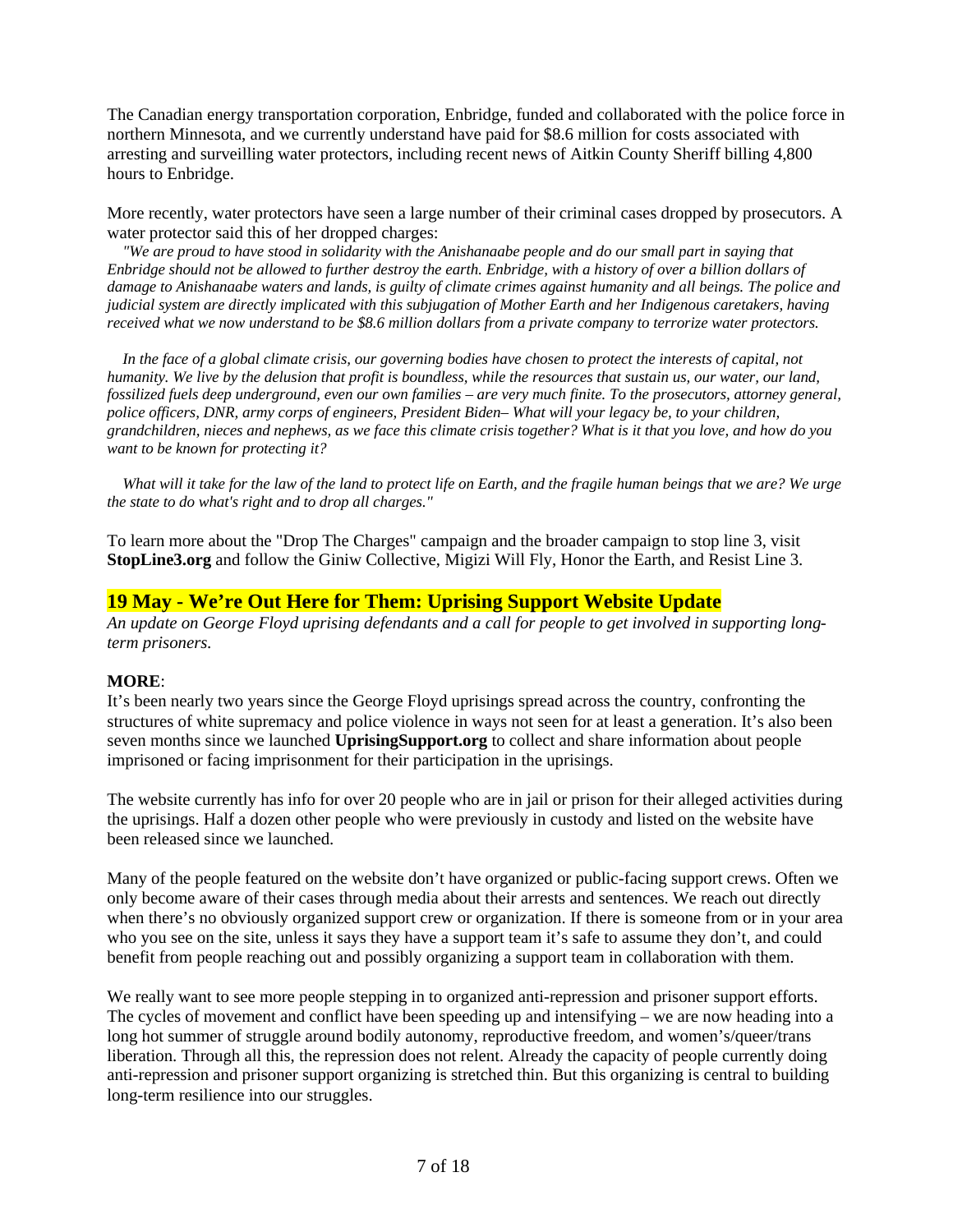If you want pointers for getting started, the Resources page on the website compiles a lot of information about \*how\* to do anti-repression and prisoner support organizing. We know this might be a new area of organizing for some and we want to help people build up their skill set.

We've focused our efforts so far on reaching out to individual prisoners and their support crews if they have them. This is a slow and often laborious process since a large number of people on the site are not connected directly to support groups or organizations with public facing information. We have been sending letters to uprising prisoners we can locate asking if they want to be listed on the site, contacting people and groups doing support work, and more. Recently we've started doing more general outreach and publicity around the site (keep a lookout for our stickers!), and have an eye toward more of this in the future. Many people already have been thankful to learn about the website and information it compiles. This appreciation humbles and warms us.

Additionally, we are extremely grateful to everyone who has reached out to tell us about cases they've been following, friends and relatives they've been supporting, updates about prisoners they've reached out to, and more. We literally could not be doing this project without these contacts and updates. As a small collective, we can't actively keep up with the literally hundreds of uprising cases and prisoners across the country.

The collection of people listed on the website is not definitive, but it is a start and we will continue to reach out to those we learn about and maintain/update the information of those we have listed. If you are supporting someone, please don't hesitate to send us updates on their cases, prison sentences, and transfers: UprisingSupportSite@protonmail.com. It really helps us keep information current.

# **20 May - Donate to the ABCF Warchest and support long-time political prisoners!**

*The Anarchist Black Cross Federation (ABCF) initiated the Warchest program in November 1994 to send monthly donations to Political Prisoners and Prisoners of War who have been receiving insufficient, little, or no financial support during their imprisonment.*

#### **MORE**:

Its purpose is to collect funds from groups and individual supporters and send that money directly to commissary accounts of vetted Political Prisoners and Prisoners of War (PP/POW) monthly. From inception to date, we have distributed over \$158,000 in funds.

#### **Ways to Donate:**

Venmo: TimFasnachtABCF | CashApp: \$timabcf | PayPal: paypal.me/abcfwarchest Check or money order: made out to Tim Fasnacht, Post Office Box 8682, Lancaster, Pennsylvania 17604 Tax-deductible via fiscal sponsor (for tax deductible gifts of over \$500): make check out to GLACTS, mail to Philly ABC, Post Office Box 8643, Philadelphia, Pennsylvania 19101

Check out the ABCF warchest video: **tiny.cc/Warchest\_Video**

# **21 May - Dr. Mutulu Shakur denied parole**

*On May 16, 2022, Dr. Mutulu Shakur was denied mandatory parole by the U.S. Parole Commission.*

#### **MORE**:

This is the ninth time Dr. Shakur has been denied parole by the USPC, and the second time he has been denied mandatory parole.

Dr. Shakur received support for his parole from former Bureau of Prison staff, sitting Members of Congress, and religious and community leaders. Despite this extensive support for his release and his dire medical condition, the USPC determined that: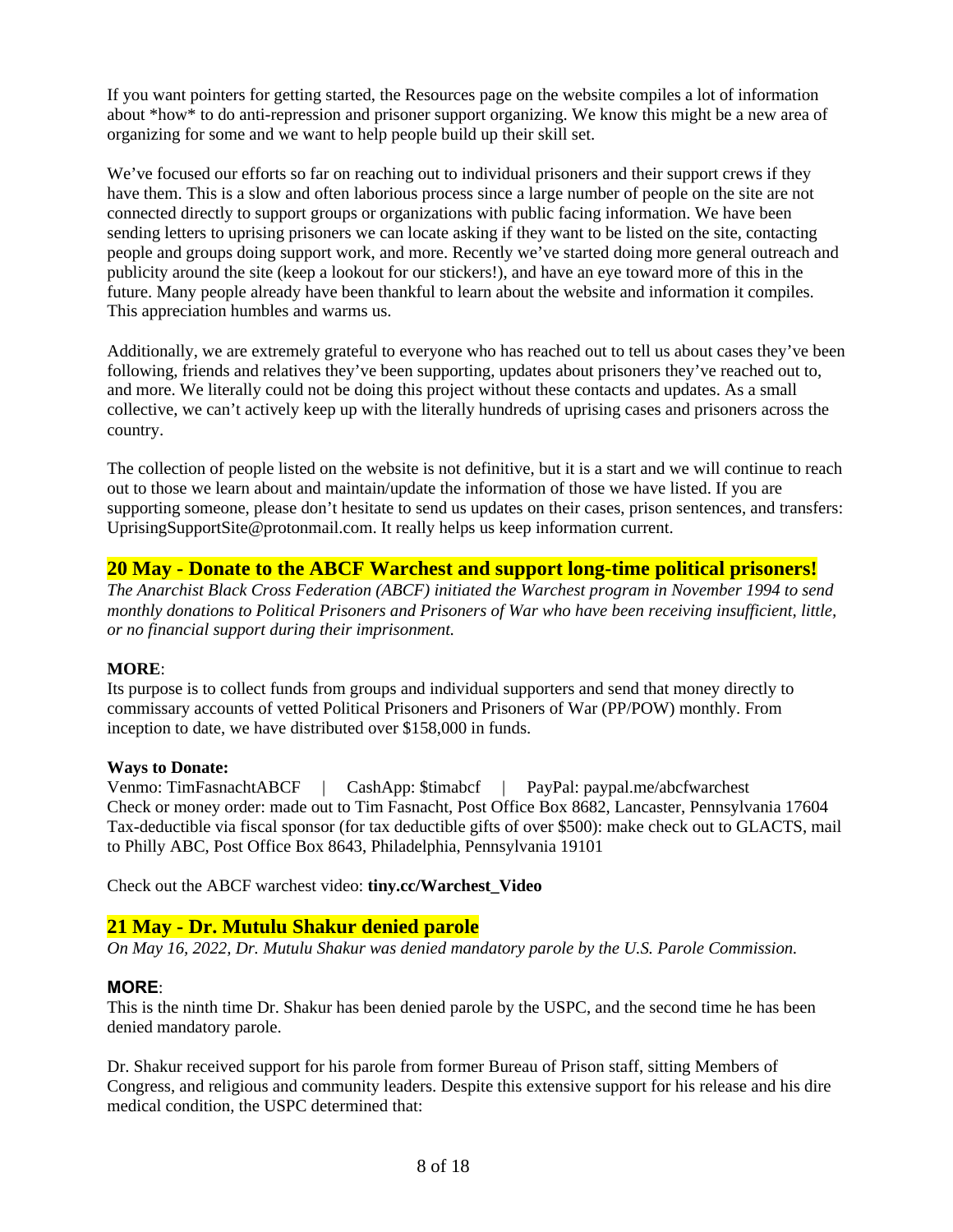"After consideration of all factors and information presented, at this time, the Commission is denying your release under the standards at 18 U.S.C. §4206(d) for the following reasons: The Commission finds that there is a reasonable probability that you will commit a Federal, State, or local crime if released."

Dr. Shakur's legal team will be appealing this decision, and along with Dr. Shakur Families and Friends of Mutulu Shakur will be exploring all possible next steps in the struggle for his immediate release. This is a protracted effort and we will continue to work for his release until we win.

## **24 May - 50 Strategies of Revolution**

*New writing by Dan Baker--enjoy!*

#### **MORE**:

Modern media portrays anarchists as insane mass murderers. We cannot allow profit driven capitalists to define us – we must engage with the public and define ourselves through direct acts which benefit our communities. Every guerrilla insurgency that has failed was isolated and alienated from the very same community they relied on. Spies and undercover cops infiltrated, and continue to sabotage, revolutionary movements. They continue to do so by providing bomb making materials and encouraging passionate activists to go too far. Any direct action worth doing in secret is too dangerous to discuss with even one other person. Everyone has beloved friends, family and even pets and careers, many allies have addictions and health problems, and all these can be used as leverage to turn lovers into informants. Every government in existence regularly abducts and tortures people. The future of kinetic resistance is lonely, but this is only one facet of effective activism.

We should not discourage the brave and passionate. At the same time, we should encourage the cowards and the compassionate. Put suspected informants and spies to work distributing food and planting crops. Never speak of illegal projects with them. The stakes are so high – if we fail to stop racist genocide, profit driven wars, and enslavement of prisoners, and the subjugation of women, foreigners, queer and trans friends, animals and plant life, the climate will change in a dramatic way that we cannot survive. This is an appeal to your self interest, and your concern for your loved ones and neighbors. The so-called "Post Apocalyptic Wasteland" portrayed in media already exists in the Ukraine, in Syria, in Iraq, Palestine and for the poor worldwide – even and especially in the slums and ghettos of the U.\$.A.: there are sprawling homeless camps, squatters, refugees, roaming convoys of rubber tramps and more, all escaping large wildfires and posses of violent cops.

So how do we change the world?

There are so many ways to change the world that fill me with hope for the future, humanity and nature. These are listed here and will then be discussed in detail, except where self-censorship is practiced to protect friends and avoid further oppression and enslavement at the hands of the state. They go both ways.

Throughout history the demonic power of words have been abused to sow confusion, and hijacked to demand freedom. Religion has also been used to enslave, and to resist colonization. "Magic" rituals have persisted despite inquisitions. The idea of a soul has been colonized to tax believers – and to inspire slaves to demand equality. Ethics and morality have domesticated passionate people. Enslavement and exploitation have followed in the footsteps of animal husbandry and housewivisation to selectively breed physical and psychological traits of obedience to domination in men, women and so-called livestock. The concept of acquiring skills has been totally denigrated by the image of mastery, the submission to authority, the division of labor and hyper specialization of skills. We have psychological separated ourselves from reality by calling humans "people" and all other life "nature." Cities corral a work force but also provide sanctuaries of social development and rebellion. Vices destroy health and fund revolutions. Drugs are used as leverage, but can heal, and enhance the performance of athletes. Prostitution can be criminalized, be degrading under pimps, or it can be liberating for self-employed sex workers while dismantling illusions of hetero-normative village structures that are perpetuated by zealots of the mythological god of Abraham.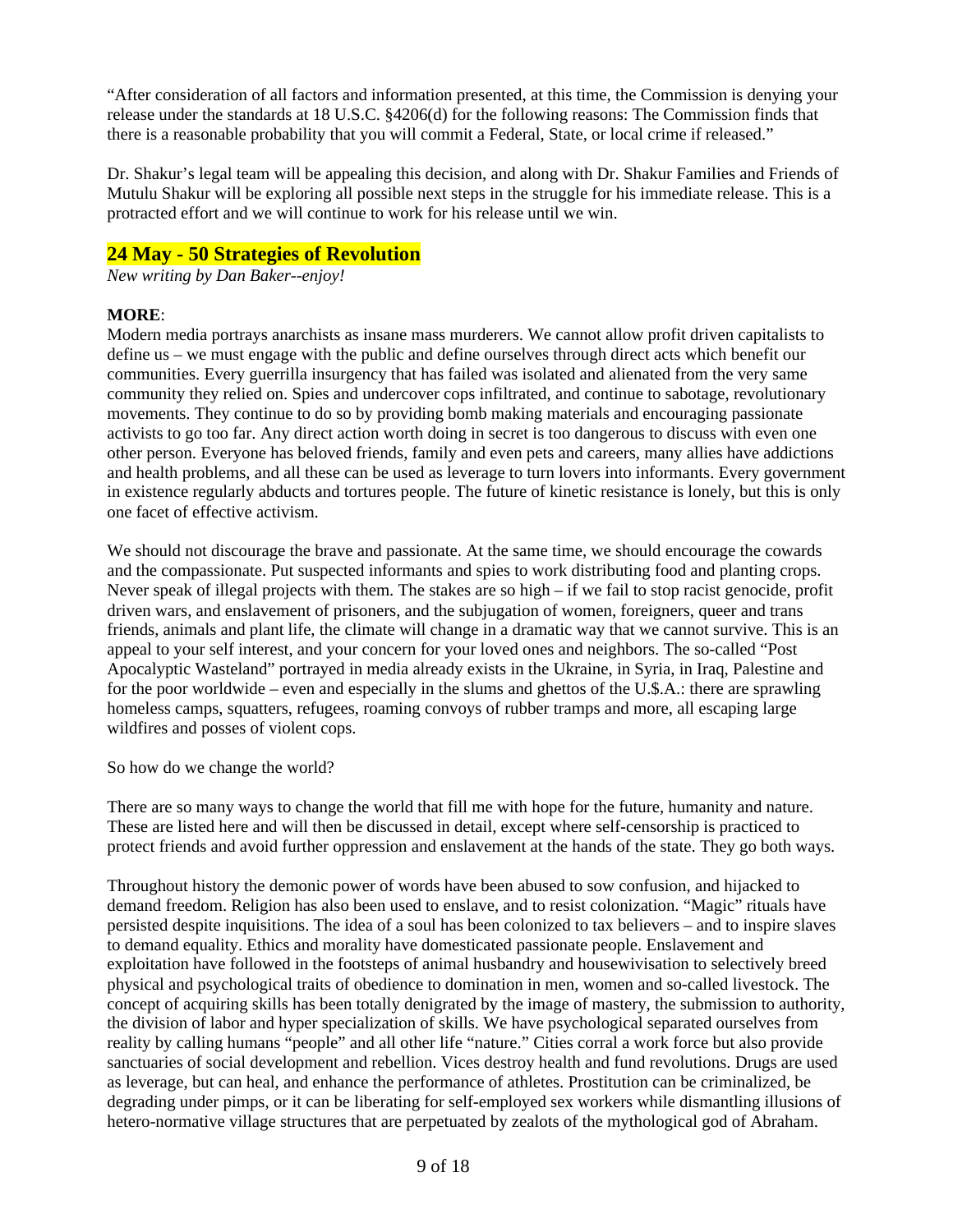Renunciation has both put people in workhouses and provided another way for oppressed women, asexual people and the poor to reject capitalism. Begging also humiliates the poor – and highlights a peaceful way to refuse the accumulation of material possessions. For the proud robbery, especially of the rich, has long been an equalizing force that strikes fear into the hearts of the greedy, but the rich also rob the poor. The creation of oases in the midst of dystopian police states give hope to children, adults and the elderly while providing protected sanctuary for animals and sick, injured and homeless people. Guerrilla gardens, cultivated in urban areas, provide food in nutrition deserts, without asking the state for permission. We can study the successes and failures of personalities like Ghandi, Che Guevara, Mother Theresa, Mao Zedong, Abdullah Ocalan, Nesrin Abdullah, Emma Goldman, Lucy Parsons, Voltarine deClayre, John Brown, Malcolm X, Huey Newton, Martin Luther King Jr. and Angela Davis – and then imitate and modernize their strategies.

We have seen missionaries operate as the vanguard of colonial expansion – and as medics. Hare Krishnas and Catholics collect information for various nation states but have also supported alternative options for people stuck in poverty, and workers' rights organizations have sprung up from these misguided religions. The nihilist perspective can encourage people to resist even in the face of seeming hopelessness. Indigenous peoples have spearheaded resistance in northern and southern hemispheres worldwide while modernizing their struggle and preserving their culture. Musicians and artists preserve the spirit of ages of activism, providing beautiful and emotional expressions of the triumphs and traumas we witness and experience. People share their homes with modern underground railroads, providing safe houses, transportation, disguises and a stable supply of nutrients for abused women, refugees, freedom fighters and falsely accused people and political prisoners on the run from fascist slave catchers and death squads. Groups like the Animal and Earth Liberation Fronts (ALF & ELF) actively sabotage and destroy property that is used to destroy ecosystems and kill plants and animals.

So-called vagrants renounce mainstream society without selling out to religious power structure, living a full-time life of protest, in groups like the Rainbow Gathering. Smugglers and drug dealers undermine capitalism by creating their own economies – ironically by imitating the dirty cops who criminalize them. The cultivation of so-called illegal plants, specifically psychedelics like cannabis, DMT, peyote and mushrooms, help people overcome addiction, trauma, fear of death and mental illness, especially the lies of profit driven economies, religions and hierarchical power structures. Party culture has a similar effect, to a lesser extent.

The use of birth control and contraceptives allows women to have bodily autonomy and helps the poor and working class to influence the population of workers available to the manipulative ruling class, which allows us to demand higher wages and better living conditions, along with reimbursement for transportation to and from work, medical care, housing and education. Conversely the Irish Catholics have weaponized their ban on birth control to increase their numbers to better combat Protestants who are sympathetic to oppressive, racist British colonizers. Rioting and the destruction of property has been a leveling practice employed by the poor and marginalized to redistribute direly needed resources back to the communities who produced them.

Armed patrols of areas, communities, nature preserves and territories empower people to protect themselves, endangered species and their homes and gardens. By crossing borders, traveling and connecting with so-called foreigners worldwide in person and online we live as one family, without borders and imaginary divisions which are used to divide and dominate us. Destroying all barriers, walls, fences, enclosures and hedges is not only a powerful mindset and life's task, it is our moral obligation to humanity, and it can be done digitally and physically.

Protests and strikes, at work and at home, regarding women's unpaid housework and emotional and sexual labor, are devastatingly effective, and force the ruling class and their enforcers to come to the negotiation table or face the loss of their precision profits and luxuries, which rightfully belong to the workers. Sex is both an intimate pledge between lovers, partners and parents, and a perfectly normal and healthy past time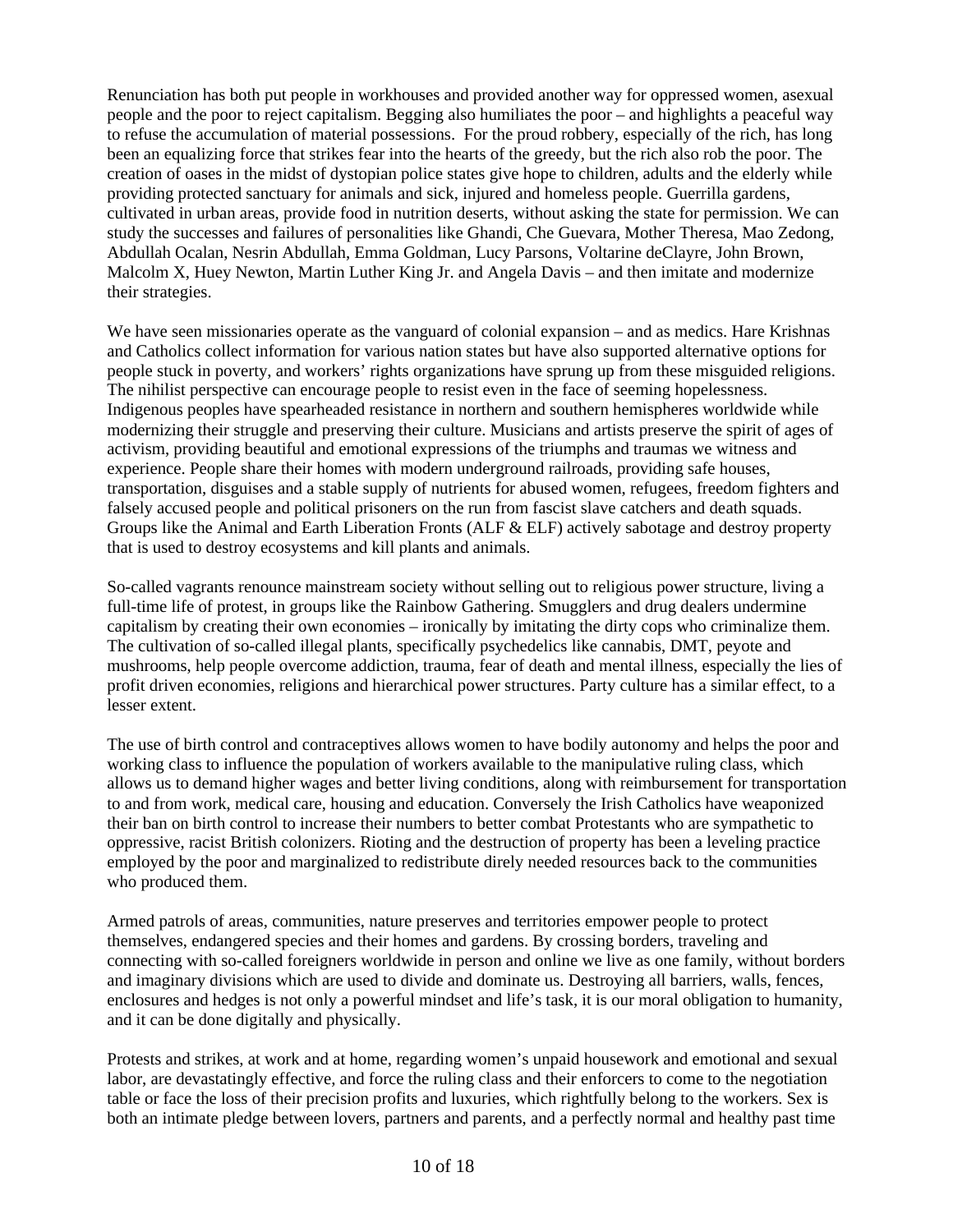for consenting single adults, which dispels stress, myths and prejudices by awakening natural and primal urges that contradict bigotry and racism.

Disregarding gender norms loosens the grip and influence of the patriarchy and helps people to explore aspects of themselves that they previously rejected due to gender identity, like flexibility and emotional intelligence in men and strength and aggression in women, as well as people who experience, or don't experience, gender in unique ways.

Heresy can be practiced to disprove the wrath of mythological deities and to expose the tyranny of socalled religious leaders, who are the only real source of "divine" retribution.

Humor and satire are very effective weapons for activists, because any tyrant who cannot be mocked has become far too powerful to remain, and all leaders must be thoroughly and daily criticized in order to prevent them from accumulating more power than the weakest member of their community.

Rudeness must also be welded against those who have come to power by counting on the polite nature of communities who fail to mock their ridiculous and irrational claims, such as the authority and divinity of any scripture.

As debt is again criminalized, we see students and other weaponizing debt by refusing to pay for student loans and then demanding loan debt forgiveness, effectively attacking loan sharks and socializing higher education.

Occupying spaces, like squatting, is a crime of necessity, which allows the displaced to politicize their poverty and transform suffering into a form of protest that forces the wage slaves, drones and enforcers of class division to be aware of, and interact with, the homeless they try to ignore.

Physical fitness, exercise, yoga, martial arts and a healthy diet and lifestyle help to strengthen, empower, unite and make people happy, while opening people's minds and lowering resistance to new ideas and ways of thinking – racists and fascists regularly occupy and recruit at gyms so we should do the same.

Social medias are another crucial aspect to modern activism and must be utilized and occupied to reach hearts and minds.

Learning multiple languages to fluency is a fundamental part of building international communities and movements. Communication is the most important step when moving towards any ideal in practical ways.

Offering self-criticism to a core group of close friends, every day, is one of the most effective forms of selfdevelopment and personal growth, as much as offering and receiving criticisms, without arguments, is a necessary process for team building.

Finally, the making of self-fulfilling prophecies, vows and predictions, has been shown to be a way of planting seeds that can bear fruit long after we are gone.

This work will be dynamic, changing over time and in response to input, questions and criticisms. Please send letters to discuss these topics with me, and practice and bring up these subjects in your community, except for any which are illegal. Any activism too dangerous to discuss with others should be kept to oneself.

Understand that this work is being closely monitored by fascist enforcers of class division and oppression. We live in a time and place where ideas and words have been criminalized by hypocrites who claim they occupy the moral high ground. Even reading this could be a "crime."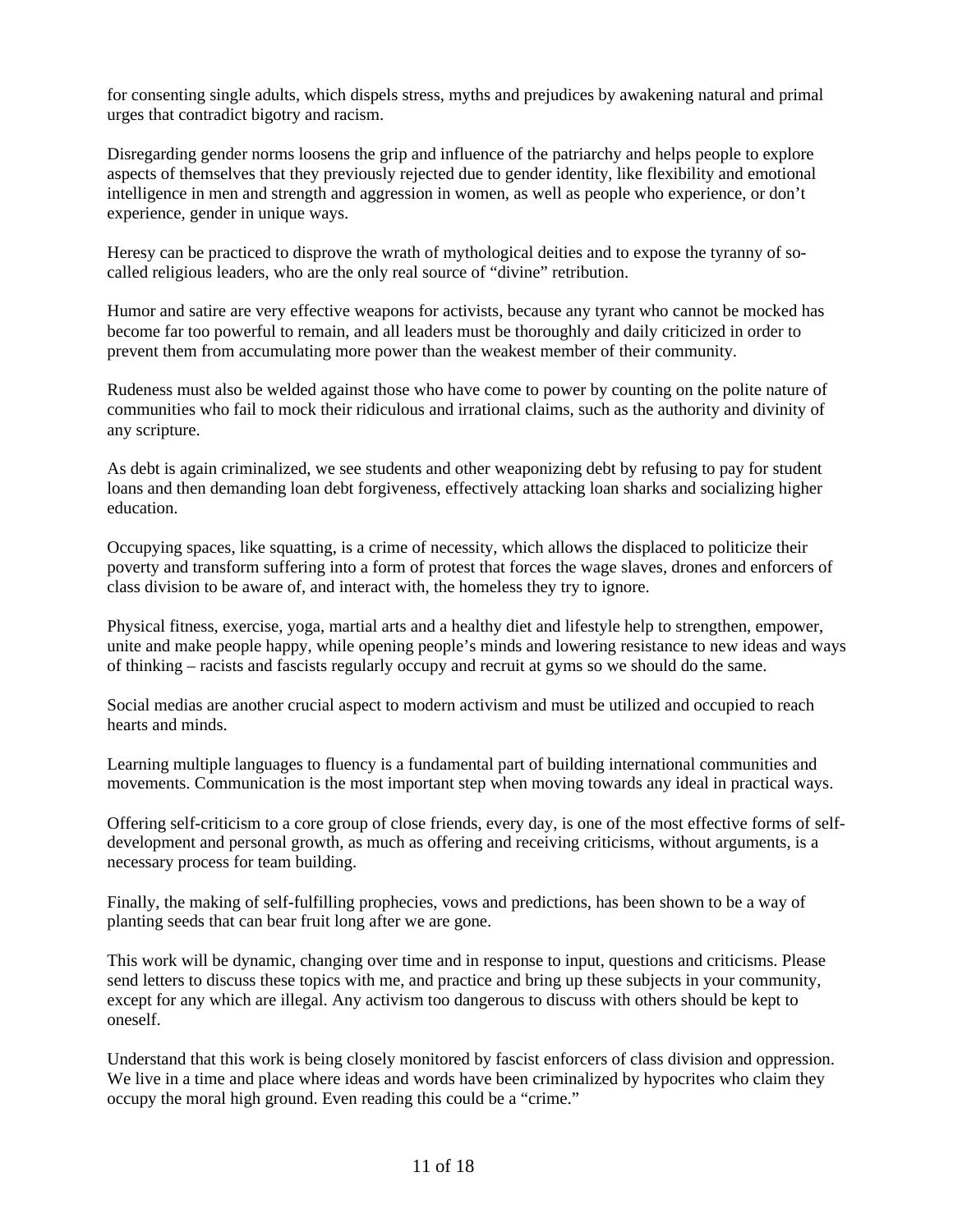I write this from prison, sitting in ac ell, having been falsely charged and then convicted of a crime I did not commit. What more can they do to me? They can take my life, but a life of slavery, based on myths and lies, in subjugation, where my existence is criminalized and I am ritualistically humiliated by strip searches, this is not a life worth living. Any one of you can also be targeted at any time, for standing up for civil rights, for the hungry, the poor and the homeless. Based on the fact of real tyranny, right here, right now, we truly have nothing to lose.

Please know that I am not suicidal or planning to disappear when I get out of prison. If I die or come up missing know that it was the work of the state or their lap dogs. I plan to live a long, happy life, in my community, free. Together we will build a better world where all are happy and free!

# **24 May - Renewed campaign for Kamau Sadiki**

*The family and community of Baba Kamau Sadiki are renewing efforts to support and free him.*

#### **MORE**:

Today we ask that you read up about Kamau and follow our social media accounts to stay up to date on ways you can support him. Check out our new updated website: **freekamau.com** facebook.com/FreeKamauSadiki | twitter.com/FreeKamauSadiki | linktr.ee/FreeKamauSadiki

# **24 May - Indigenous land defender sentenced**

*Indigenous land defender Will George has been sentenced to 28 days in jail for his actions protesting the Trans Mountain pipeline expansion.*

#### **MORE**:

The court found that Will George and other protesters breached a court injunction ordering them to stop blocking access to a Trans Mountain terminal in Burnaby. The Trans Mountain pipeline, along with the court where the hearing took place, is located within Tsleil-Waututh territory, the nation of which Will George is a member. Yet, supreme court Justice Fitzpatrick, who provided the sentencing, admitted during the hearing that she did not know the location of the Tsleil-Waututh Nation.

# **26 May - Sundiata Acoli freed after serving nearly 50 years**

Amazing news! As always, please read corporate media with a critical eye.

#### **MORE**:

by Arun Venugopal (*Gothamist*)

Sundiata Acoli, a former Black Panther Party and Black Liberation Army member who was convicted in the 1973 shooting death of New Jersey State Trooper Werner Foerster, was freed Wednesday after nearly a half-century in prison.

Acoli, 85, imprisoned for his role in one of the Garden State's most notorious crimes, left South Woods State Prison and moved in with his daughter in Brooklyn, his attorney, Bruce Afran, told *Gothamist*.

"He's very happy to be with his family," Afran said. "He's with his grandson right now in fact, and spending time with him. And I think it's a wonderful thing he's experiencing but it's going to be somewhat difficult."

Acoli, who was sentenced to life in prison, had been turned down for parole eight times since first becoming eligible in 1993. His release was set in motion by a May 10 ruling by a divided New Jersey Supreme Court. The only question was when he would be freed.

The court ruled 3-2 that the parole board had failed to determine that Acoli was likely to commit another crime if released and concluded that "Acoli's record over more than a quarter century has been exemplary."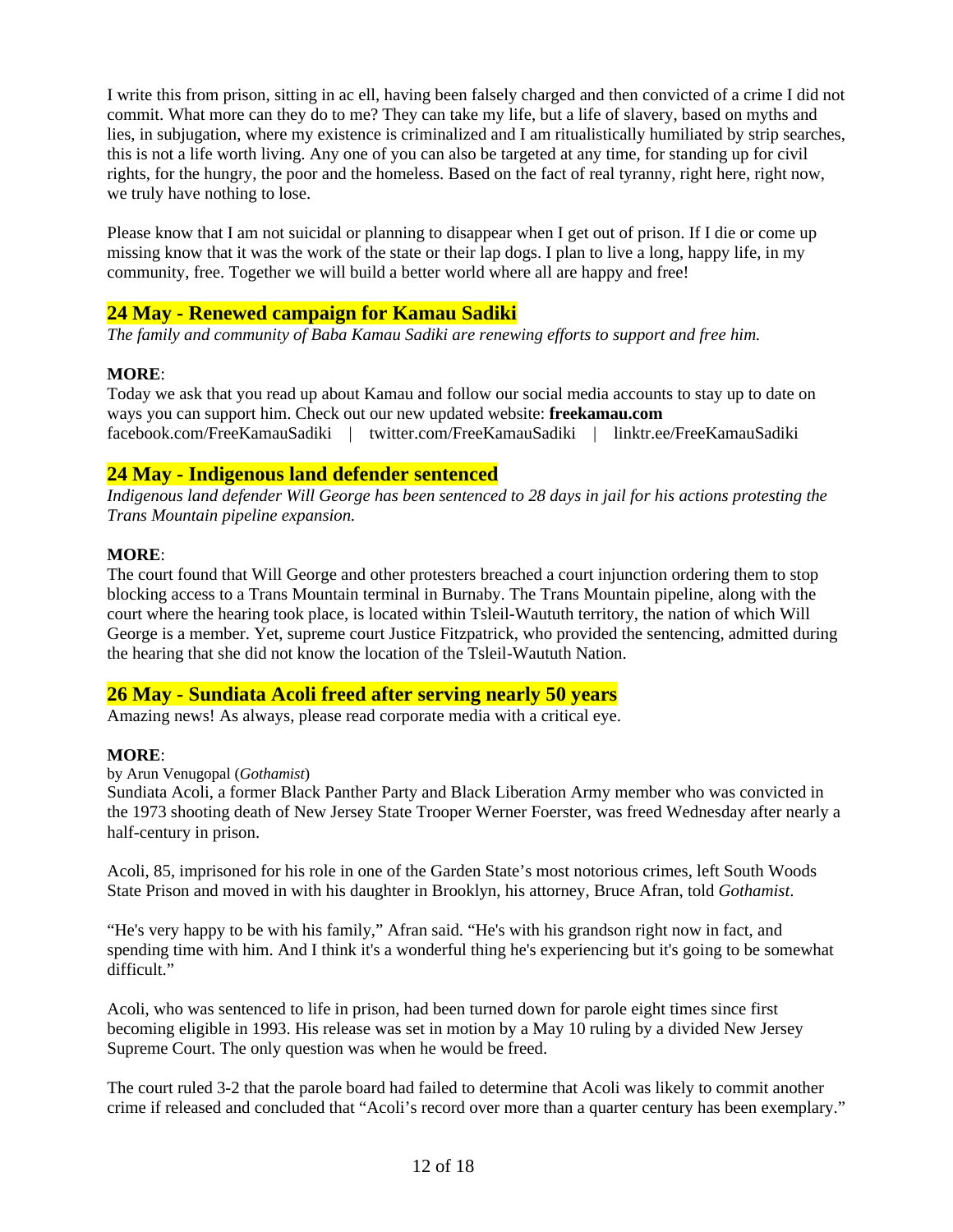Acoli has cardiac issues and is losing his vision, Afran said. He also suffers from memory loss. He added that Acoli is remorseful for his role in Foerster's death.

"He was very movingly understanding of the tragedy that had happened. He even said to the [parole] board, 'I know Trooper Foerster's son lost his father. My children at least still have me even though I've been away,'" Afran said.

"He genuinely expressed this deep feeling of sympathy."

Afran said Acoli would not be made available for comment.

New Jersey Gov. Phil Murphy wrote on Twitter at the time of the court ruling that he was "deeply disappointed" Acoli would be released. "Our men and women in uniform are heroes, and anyone who would take the life of an officer on duty should remain behind bars until the end of their life," Murphy said.

In an earlier statement, New Jersey State Policemen's Benevolent Association President Patrick Colligan had called the court's decision, "a slap in the face to every officer."

#### **A broken tail light**

The tragedy unfolded May 2, 1973.

Acoli, formerly known as Clark Edward Squire, was in a car with two other members of the Black Liberation Army – James Costan and Joanne Chesimard – when they were pulled over on the Turnpike by Trooper James Harper for a broken tail light. All three in the car were armed.

Foerster arrived for back-up and frisked Acoli, finding a handgun. A gun battle ensued that left Harper injured and Foerster and Costan dead. Foerster had been shot four times though it's still unclear who fired the fatal shots, court records say.

Acoli has maintained that he lost consciousness after being grazed by a bullet during the shootout and doesn't recall what happened that night, court records show.

Chesimard, who now goes by Assata Shakur, escaped prison and fled to Cuba. She remains on the FBI's most wanted list.

The question before the high court wasn't Acoli's guilt or innocence; it focused on whether the parole board had followed the law in its assessment of Acoli.

"This is a decision of humanity and a recognition of the importance of the rule of law," Afran said after the high court's ruling. "The killing of a police officer is always something we abhor but the court here has said that when a man has demonstrated that he has changed and he has put behind him that history, we must now give him the benefit of the rule of law."

#### **'Rule of law requires'**

Acoli's lawyers said their client hadn't had any infractions for the last 25 years of his imprisonment, completed over 100 programs and counseling sessions, and taught a course to younger inmates about "rational thinking and emotional control."

The Supreme Court wrote that the parole board was entitled to deference "but not blind deference" and had failed to show what crimes it feared Acoli would commit at his age.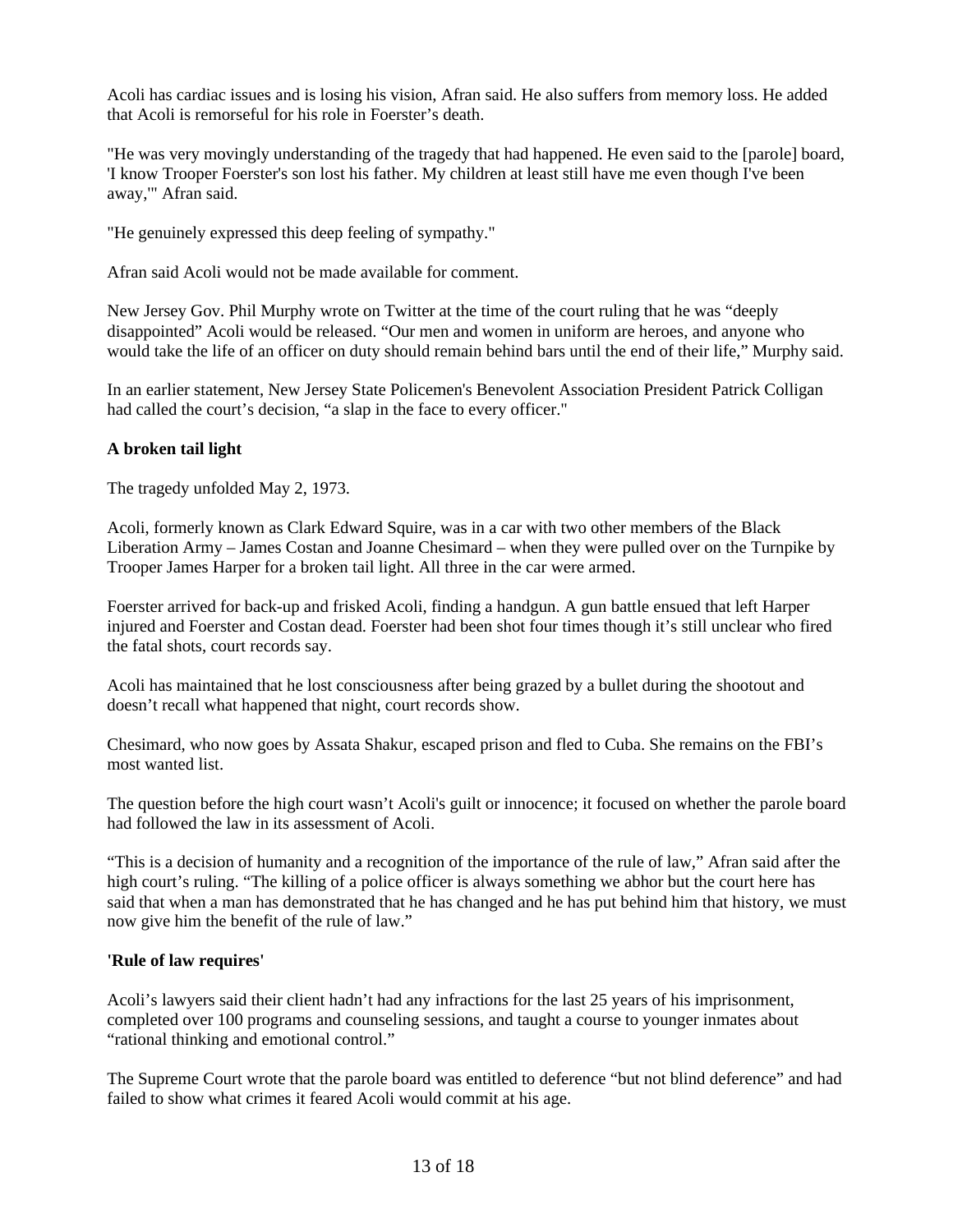"However despised Acoli may be in the eyes of many because of the notoriety of his crime, he too is entitled to the protection of the law — and to the fair and impartial administration of justice. That is what our commitment to the rule of law requires," Justice Barry Albin wrote.

Acting Attorney General Matt Platkin, a Democrat whose office opposed Acoli's release, reiterated those objections in an earlier statement. When Acoli was convicted, state law still allowed people who killed police officers the possibility of parole. That no longer is the case.

#### **Will try to speak out**

Afran has described his client as "committed to the violent revolutionary movement back in the '60s and early '70s," but who long ago abandoned any intention to seek change except for peaceful means. And his life in prison for the last 40 years demonstrates that."

Afran said Acoli would continue to be an activist, "to the extent his age and health allow him to, and I'm fairly confident he will try to speak out on issues."

Rosa Foerster, the slain trooper's widow, moved to Florida years ago. Someone who identified himself as Foerster's nephew and a Florida sheriff's department sergeant wrote a reflection on Foerster's Officer Down Memorial Page, commenting in part: "I guess a person that is willing to kill a New Jersey State Trooper out of pure hatred doesn't present a danger to the public? I miss you and continue to think of you often."

#### **May 26th - Sundiata is Home!**

#### **DONATE: secure.actblue.com/donate/bringsundiataacolihome**

Comrades, on May 25<sup>th</sup>, Sundiata Acoli walked out of prison into the arms of his family and loved ones! We knew this day was coming but wanted to ensure it was official and that we saw it with our own eyes. As you can imagine, after 49 years, Sundiata is finally able to spend time with his family and we want to make sure we respect these precious moments. To that end, we will be asking our supporters to hold off on requesting meetings with him until he can get settled and his family can love up on him by themselves. We'll announce an official homecoming celebration in the coming weeks.

In prison, there's no 401k, no savings plan, and no pension. It's up to all of us to provide that. We ask for your generous support to allow Sundiata to enjoy his years of freedom with the financial stability he deserves.

#### **26 May - The 1990s Law That Keeps People in Prison on Technicalities**

*How the Supreme Court expanded the most important law you've never heard of.*

#### **MORE**:

#### by Keri Blakinger and Beth Schwartzapfel (*The Marshall Project*)

If you even half-paid attention in high school history class, you might be forgiven for thinking that federal courts are the most powerful courts in the land. After all, they've been responsible for landmark rulings about everything from abortion rights to school desegregation — disputes so well-known, the cases are household names: Roe v. Wade. Brown v. Board of Education. Despite those high-profile decisions, when it comes to protecting prisoners' rights and avoiding executions of innocent people, the top courts in the land are oddly impotent.

Earlier this week, the Supreme Court told Arizona prisoner Barry Jones that even though four federal judges agreed he may well be innocent of the 1994 murder that sent him to death row, the high court couldn't overturn his conviction or stop Arizona from executing him. (Jones had argued he was hindered by poor lawyering at multiple stages of his case.)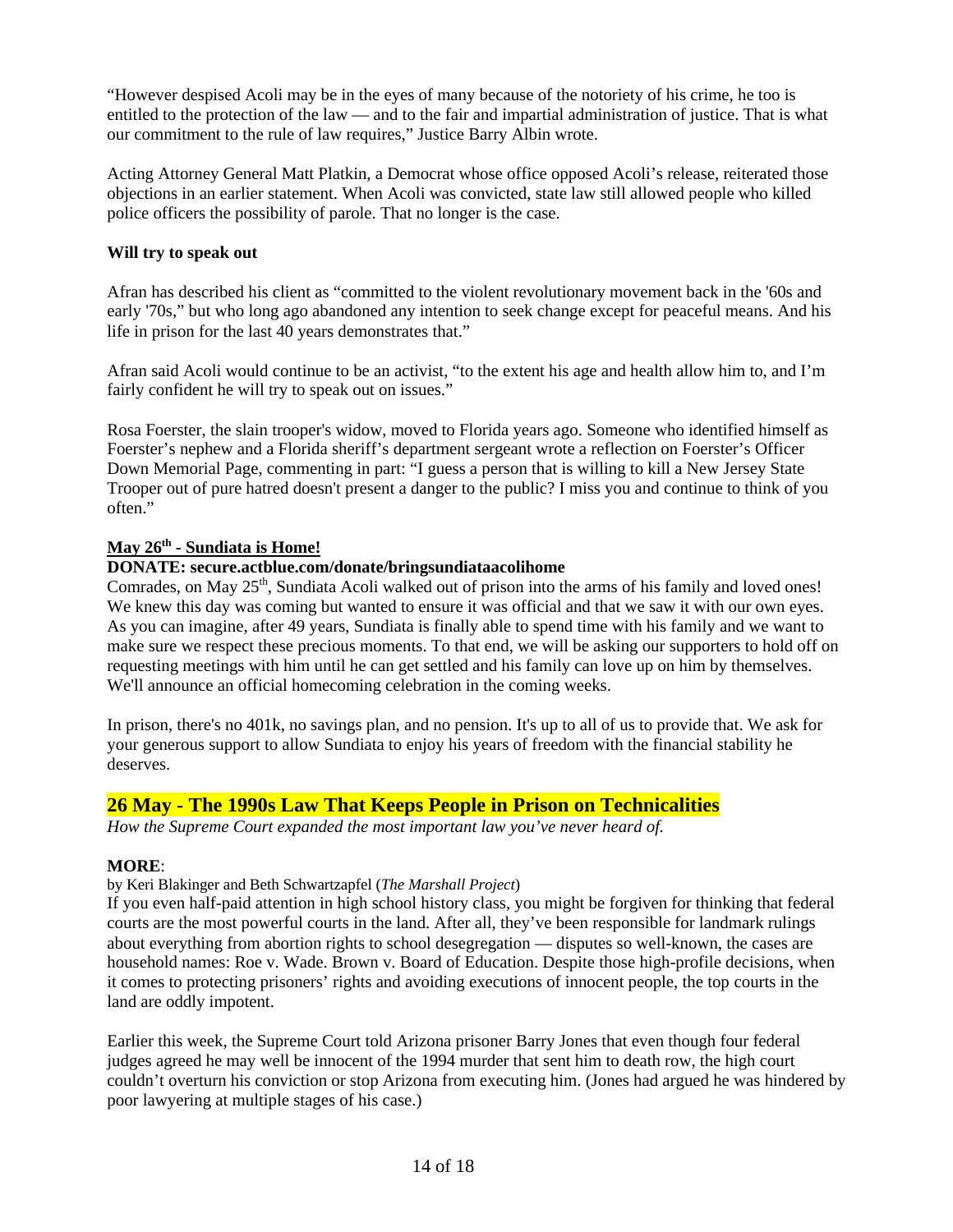In a 6-3 decision on Monday, in a case titled Shinn v. Martinez Ramirez, the conservative justices said they couldn't do anything about it, because of one wonky law passed by Congress in 1996 and signed by then-President Bill Clinton. Misleadingly called the Antiterrorism and Effective Death Penalty Act, the law was created during the tough-on-crime '90s, to keep violent prisoners from getting released on what politicians called technicalities. But now, experts say the law actually keeps innocent people in prison on technicalities — and most of the cases it affects have nothing to do with terrorism or capital punishment.

In these cases, the importance of finality outweighs any claims the prisoners might make, the court's conservative majority said. "Serial relitigation of final convictions undermines the finality that 'is essential to both the retributive and deterrent functions of criminal law,'" Justice Clarence Thomas wrote.

While many judges and prosecutors complain about the length of the appeals process, these days there are few defenders of the 1996 law — other than state attorneys general who prosecute appeals in federal courts. "Lots of people are stuck," said Christina Mathieson, director of the National Habeas Institute, which advocates for prisoners in these cases. "The gates to the federal courts are closed."

# Here are five things you should know about the law known as AEDPA ("ed-puh"):

## **1. It was created after the Oklahoma City bombing.**

The idea that federal courts could provide state prisoners with an added layer of protection from state government overreach dates back to the founding of our country. The framers envisioned federal judges as a safeguard to ensure rogue states weren't ignoring the U.S. Constitution.

But in the 1990s, with crime rates and death penalty approval ratings both at historic highs, a small but vocal minority of Republicans had had enough of what they saw as prisoners filing endless, frivolous appeals that deprived victims of the finality they deserved. They wanted to set stricter filing deadlines, narrow the claims state prisoners could ask federal judges to review, and limit the power of federal judges to overturn state convictions.

When Timothy McVeigh bombed a U.S. federal building in Oklahoma City in 1995, Republicans had recently swept the midterm elections, and Clinton saw an opportunity to work with incoming House Speaker Newt Gingrich on a tough-on-crime initiative. The "Effective Death Penalty Act" — part of Gingrich's legislative agenda — was rolled into Clinton's Antiterrorism Act. The newly-created AEDPA passed both the House and Senate by wide margins, even as then-Senator Joe Biden sought, unsuccessfully, to hold back some of the law's more onerous provisions, warning that it would keep innocent people in prison — though he ended up voting for it anyway.

#### **2. The law makes it harder for many prisoners to win appeals.**

Understanding why this is true requires a bit of background on how appeals work. Most criminal cases more than 95% — go through state courts. But if someone wants to keep fighting their conviction, they can take the case to federal court.

But the 1996 law made it a lot harder to do that, adding complex technical restrictions for both prisoners and judges — changes that Brian Stull, a senior staff attorney with the ACLU Capital Punishment Project, likened to "chutes and ladders and Byzantine procedures that a prisoner has to navigate."

As a result, far fewer prisoners were able to get federal courts to consider — much less agree with — their claims of prosecutorial misconduct, inadequate lawyering, and other problems with their trials. In 2009, one study found that before the 1996 law, between half and two-thirds of state prisoners sentenced to death had their arguments vindicated in federal court. Afterward, that number fell to 12%.

# **3. The law was intended to speed up death row appeals, but failed.**

Before the 1996 legislation took effect, people in prison didn't have an exact deadline for how long they could wait to bring their claims to federal court, according to Rob Dunham of the Death Penalty Information Center.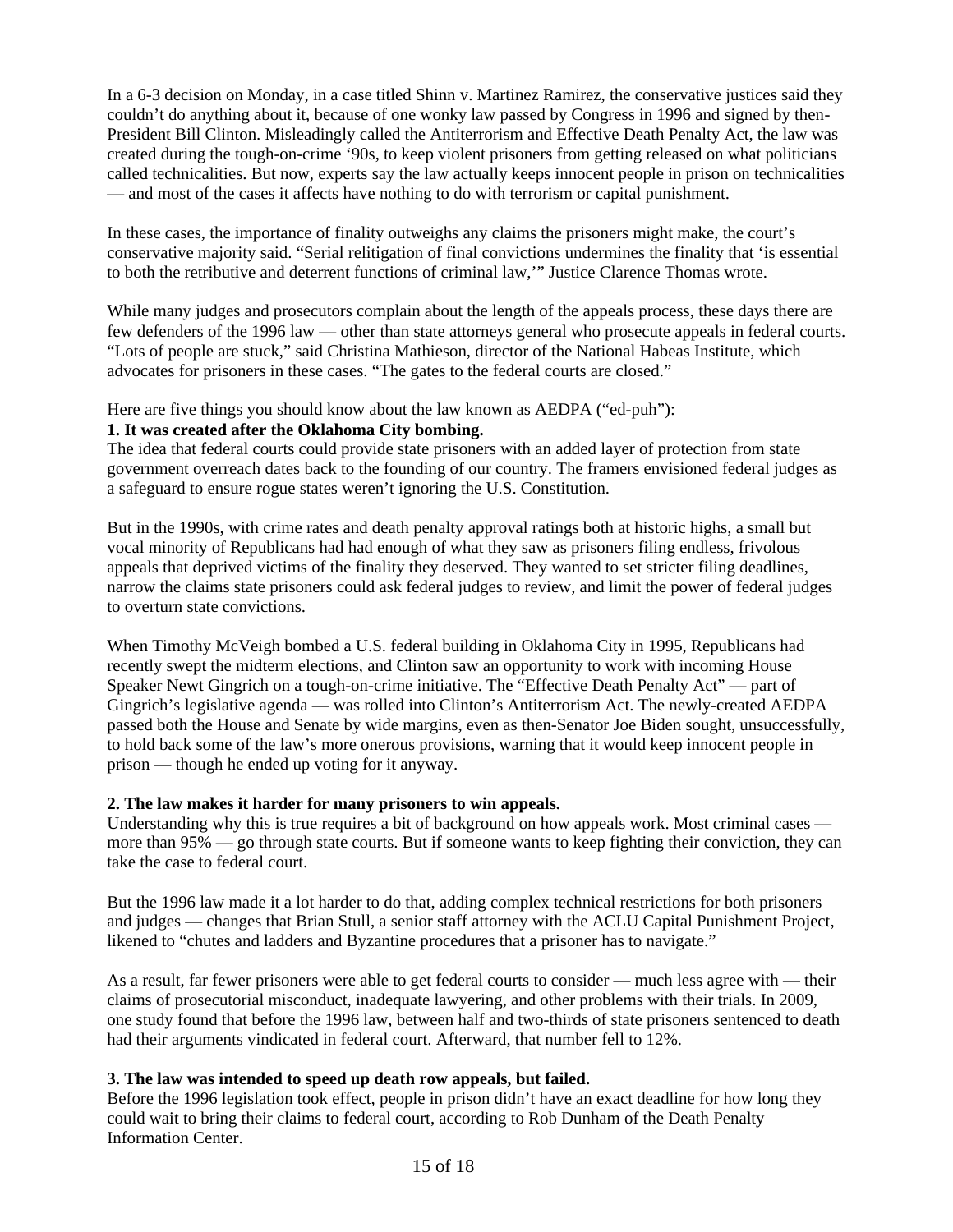"You just couldn't unreasonably delay," he said.

But now, prisoners have just one year to prepare and file their federal appeals. If that sounds like a long time, remember that death penalty cases often require intense investigations to track down witnesses and uncover new evidence. As a result, prisoners regularly lose their one shot at a federal appeal just because the clock has run out.

A *Marshall Project* investigation in 2014 found that 80 death row prisoners had missed the one-year deadline and their chance at an appeal in federal court — sometimes by just a single day — due to mailing or filing mishaps.

Despite the problems the one-year deadline can cause, it's failed to correct the problem it aimed to solve: The average time between sentencing and execution has doubled since AEDPA passed.

#### **4. It doesn't just affect terrorism and death penalty cases.**

The name "Antiterrorism and Effective Death Penalty Act' is a bit of a misnomer. Although the law affects both terrorism and death penalty cases, it also affects other criminal appeals, including everything from drug crimes to murder. By some estimates, more than 99% of prisoners affected by AEDPA have not been convicted of terrorism or sentenced to death.

In part, the law's effect is so broad because of the long-standing lack of investment in indigent defense when poor defendants are provided lawyers. Public defenders are generally "under-qualified, undercompensated, and under-resourced," says Christina Swarns, Executive Director of the Innocence Project. This makes it hard for them to put up a vigorous defense at trial or on appeal, which requires tracking down witnesses, gathering documents and consulting experts. This lack of investment, in turn, makes mistakes and oversights more likely.

"There is no fair fight at the front end," Swarns said. "For this demand for finality to have integrity, we have to make damn sure what we're doing on the front end is working. And we know it is not."

#### **5. It makes federal courts less powerful.**

AEDPA changed the balance of power in criminal appeals. Federal judges can no longer overturn state court decisions — even those that violate federal law — except in very narrow circumstances.

"If you're a federal judge, you can't disagree or overrule an obviously wrong ruling in state court simply because it wasn't wrong enough," says George Kendall, a death penalty attorney who has argued before the Supreme Court.

In the case the Supreme Court decided this week, a second man, David Martinez Ramirez, argued that the state of Arizona violated his Constitutional right to an effective lawyer when they assigned him an attorney who failed to look into the developmental delays and egregious abuse he suffered as a child — evidence a competent attorney would have used to persuade the jury that he deserved life in prison instead of death. An appeals court agreed Arizona violated the Sixth Amendment by appointing an attorney who admitted she was not "prepared to handle 'the representation of someone as mentally disturbed as … Ramirez.'"

Still, the Supreme Court said his death sentence should stand because he didn't follow the correct procedure in filing his appeals.

#### **27 May - "Like Mercury" – for Dan Baker, aka Alishare**

*The following is UK-held political prisoner Toby Shone's open letter in response to Dan Baker's statement of solidarity*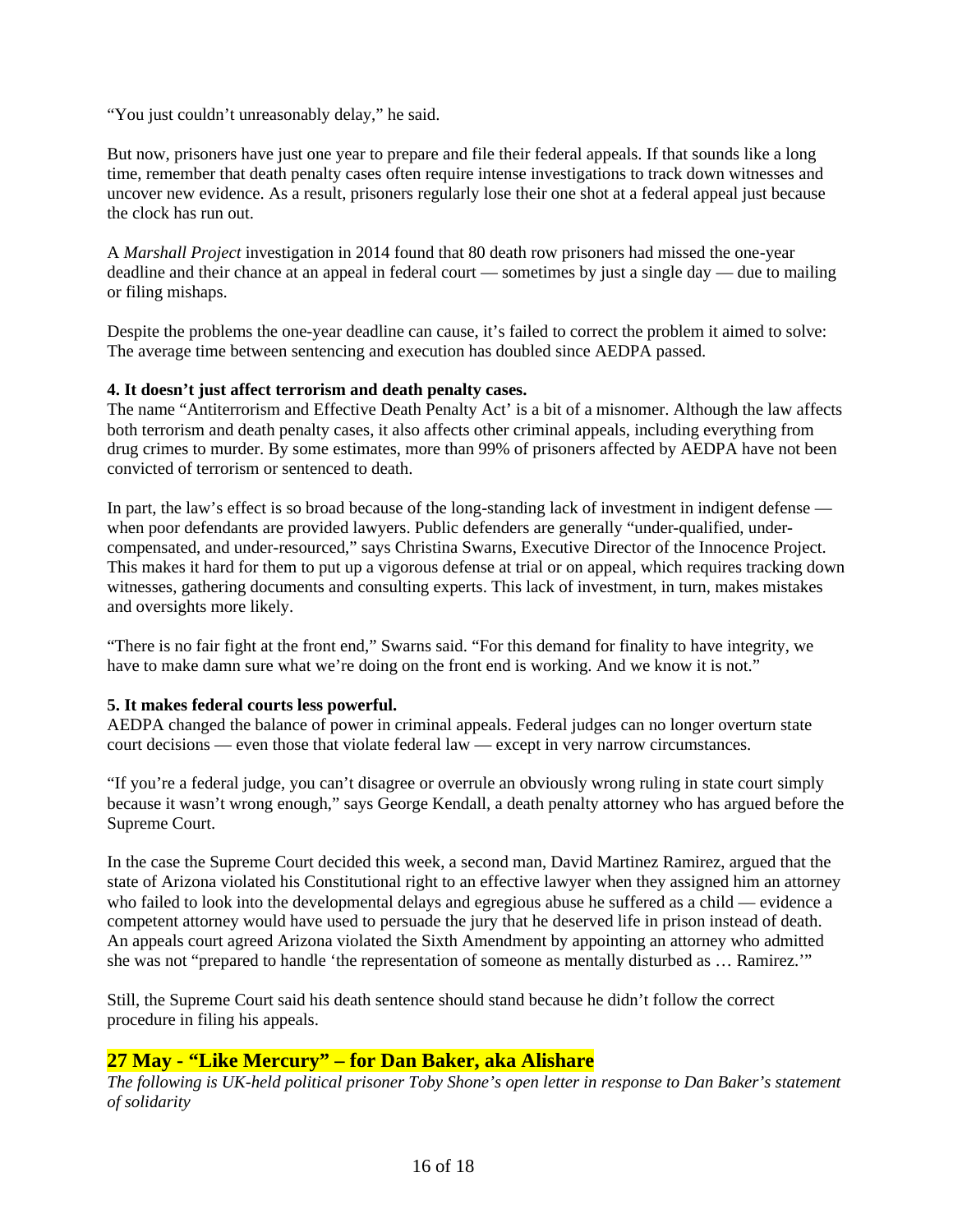#### **MORE**:

Alishare, I heard your message of solidarity, thank you, it gave me strength. I would turn the energy with this open letter, and I hope to kick a brick from the walls. One more time. In a flurry of black feathers and lunar wisdom, a murder of crows delivered your statement and those wily crows told me about your situation in FCI Memphis. I want to add on to this dialogue and talk about three anarchist comrades imprisoned in Italy.

The first is Anna Beniamino who is serving a 17-year sentence for the Scripta Manent case in a high security regime in Rebibbia prison (Rome). The Scripta Manent case involved the arrest of 7 anarchists accused of subversive association with terrorist intent and a series of direct actions claimed by the Informal Anarchist organization. An absurd farce with obscene conclusions.

The second comrade I want to mention is Alfredo Cospito who has been locked up since 2012 for the Adinolfi case for which he was sentenced for nearly 11 years and is now waiting for the confirmation of another sentence of 20 years for the Scripta Manent case. Alfredo was recently struck with the legislature 41 bis, special security regime. Each month, he can only receive either one phone call (10 minutes) or one visit strictly with family members with glass and recorded; he can only walk in the yard with maximum 3 other prisoners previously approved by prison security; he cannot receive books, censorship is applied to his correspondence (number of letters per month is extremely limited), and he has a very limited amount of items which he can keep in his cell. Several international agencies have continuously condemned the 41bis prison regime as torture.

The third comrade I want to mention is Juan Sorroche. On the date of the international day of with longterm anarchist prisoners, June the  $11<sup>th</sup>$ , Juan will face a court hearing in Treviso. Juan is on trial accused of an attack against an office of the Lega Nord political party claimed by the "Cell Haris Hatzimihelakis/Black International (1881/2018)" that happened in August 2018. Juan who was already serving time for other judgements, is now facing a long sentence in this other political trial. Like all the imprisoned anarchists around the world, these three comrades deserve the support and solidarity that the international anarchist movement can give them.

The repression we face is evidence that our struggle has validity, and the enemy is threatened and reactive. Even though we are locked up, our lives continue. Our inner world is still infinitely rich and diverse as we confront our experience. We are part of the same lost continent, and we discover freedom – in our indestructible hearts. Alishare, with our letters, we create an Atlantic bridge where all of us can meet and learn from each other. We anarchists tread the same yards, we hear the same keys and slamming doors, but we discuss, and plan and we don't give up. Dialogues between us are important, as needed as those we have with those outside.

I tell you of some of my news. Maybe it is because of the solidarity efforts of comrades outside, but I was able to receive a few letters, postcards, and a book: "Sara – Prison Memoirs of a Kurdish Revolutionary" by Sakine Cansiz. I don't know who sent me the book but they have my sincere thanks. I received a few letters from Philadelphia ABC sent in the last two months, and a couple of cards from Brighton ABC, and a parcel from NFA ABC in London. That as well as a few other letters, all arrived in the last few days. I still have a lot of correspondence that I have not been given, as well as books. G4S are lying in the face of all this by claiming I have "no mail", and saying that books are not permitted. In Bristol prison, I was able to receive a copy of "My Pestiferous Life" by Claudio Lavazza before the administration censored my mail. I recommend Claudio's book, reading it, is like getting a big hug from a dear friend who helped you to escape.

Whilst I was in Bristol, comrades from Italy sent me a lunar calendar which was forbidden to me. All anarchists should come to know the pleasure of the Dark Moon. For an alphabet in flames, let the pen reach into the void.

Free Eric King. Free everyone.